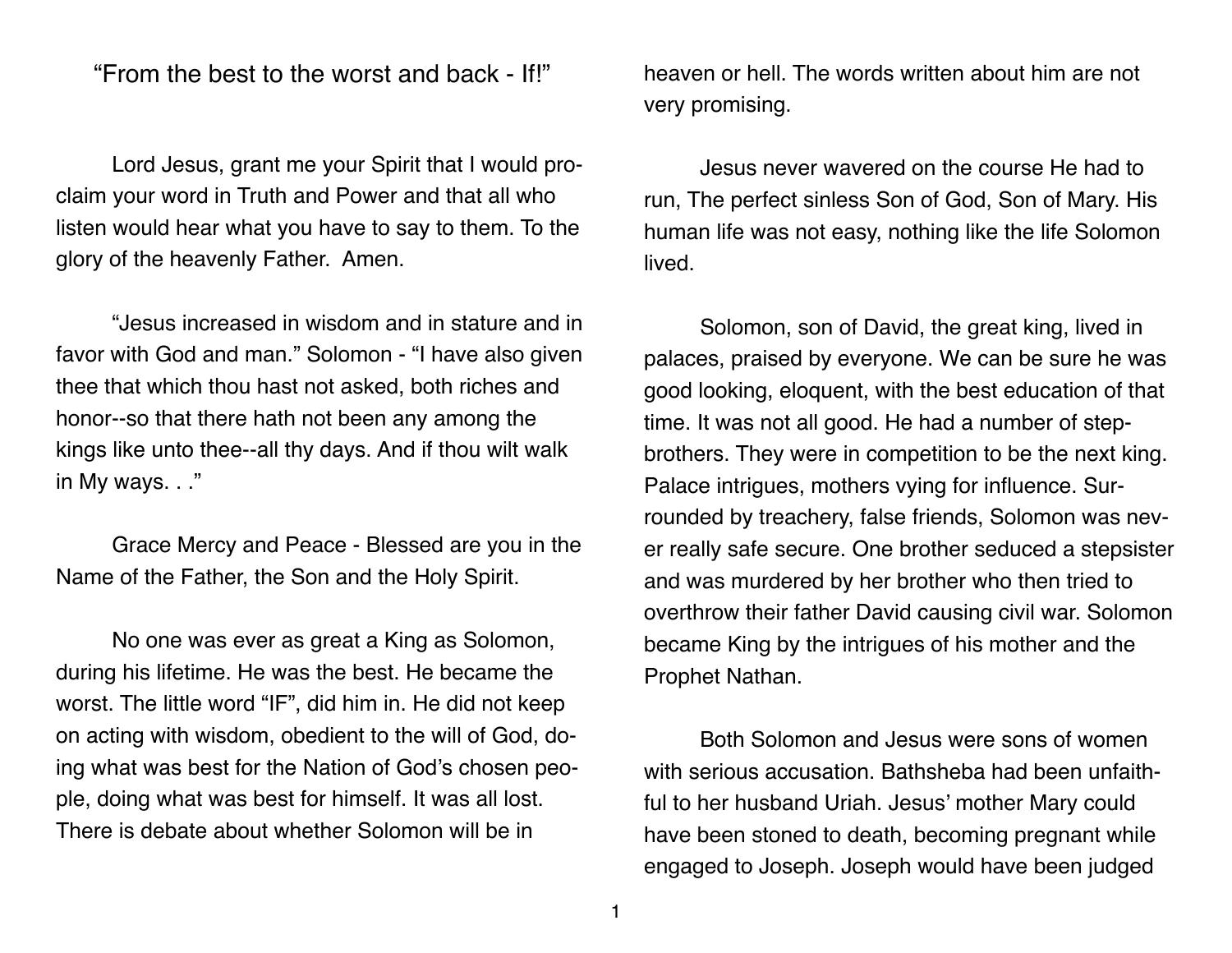less than a man, for taking her in. Another man could have used her as a concubine. Joseph not only gave her a home, he married her, scandalous violations of proper behavior.

"Jesus increased in wisdom and in stature and in favor with God and man." The words always puzzle. How could the perfect one increase? Whatever, as Jesus became older, the people who knew him as a child, as a young man, were increasingly impressed. I have no idea what a human sinless life would look like. Jesus was a very nice young man. Do not think people were nice to him. Small town every body knew everything. Son of Mary was an insult!, real father unknown, immoral mother. You can be sure he was called names to his face. You can't play with that Jesus Son of Mary. It would have followed him, if they went to another town.

Jesus grew in favor with God and man. I am sure in time the people who knew him quieted their nasty words because they were impressed by how he acted. The way His mother Mary and Joseph acted when they heard nasty words set him an example and in time also earned them respect.

The world we live in is very different. It was not that many years ago that it was normal for someone to carry the stigma of illegitimate and worse. Personally I see a connection between the radical increase in abortion and the right to discover the identity of the birth mother. It used to be that a child could be given up for adoption and the identity was closed. There are many reports of happy reunions. The shattered lives which can be understood do not get the press. I can believe many women might think it better to be safe and abort than run the risk of being sorry later.

The text is from the beginning of Solomon's reign. God offered him anything he wanted. Solomon asked "Give your servant therefore an understanding mind to govern your people, that I may discern between good and evil, for who is able to govern this your great people?"

It pleased the Lord that Solomon had asked this. And God said to him, "Because you have asked this, and have not asked for yourself long life or riches or the life of your enemies, but have asked for yourself understanding to discern what is right, behold, I now do according to your word. Behold, I give you a wise and discerning mind, so that none like you has been before you and none like you shall arise after you. I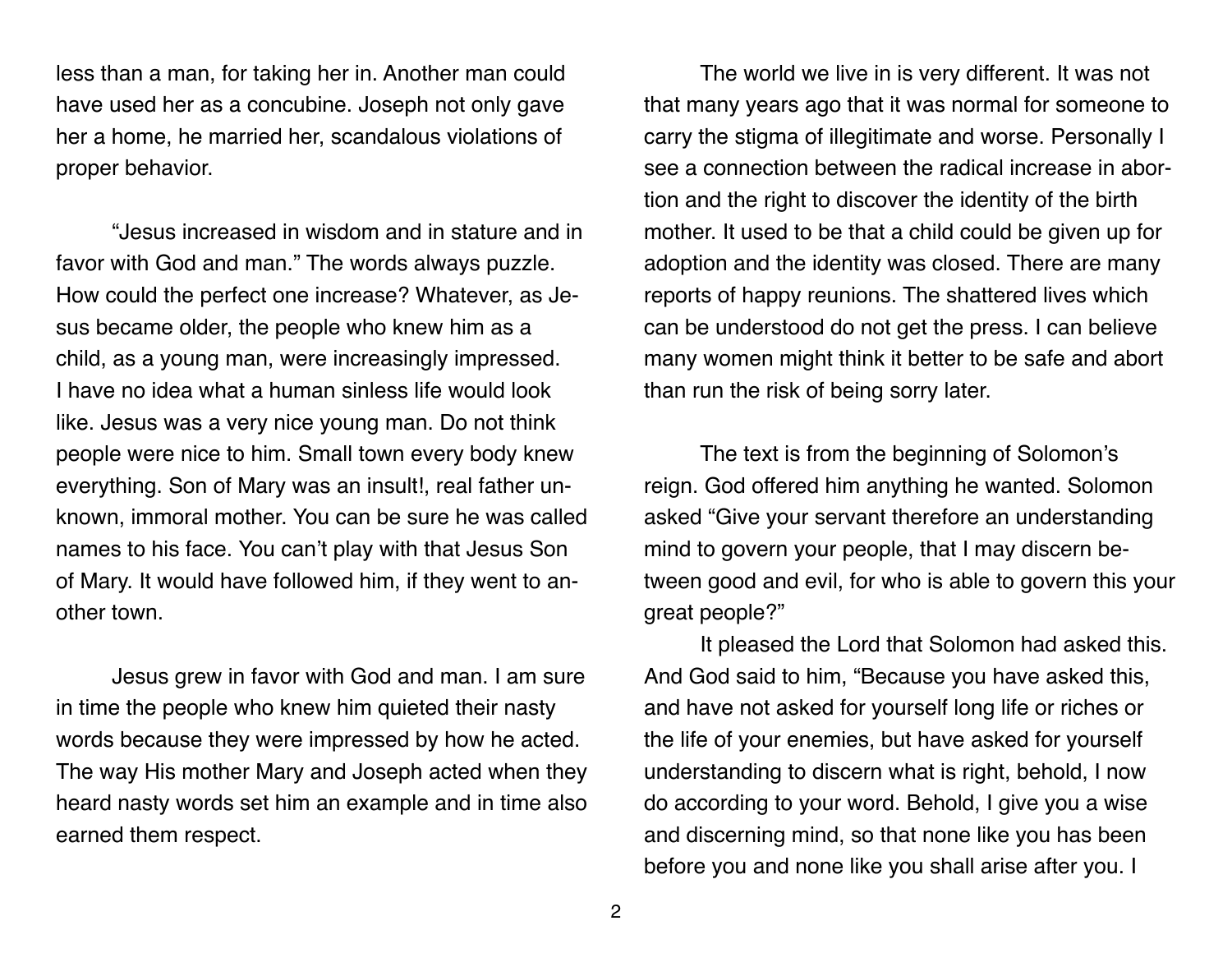give you also what you have not asked, both riches and honor, so that no other king shall compare with you, all your days. And if you will walk in my ways, keeping my statutes and my commandments, as your father David walked, then I will lengthen your days."

Solomon went from top to bottom. "IF IF" He failed and was brought low. God promised his father David: I will raise up your offspring to succeed you, He is the one who will build a house for my Name, and I will establish the throne of his kingdom forever. I will be his father, and he will be my son. My love will never be taken away from him Your house and your kingdom will endure forever before me; your throne will be established forever.'

Solomon built the house, the Temple of the Lord. But his throne wasn't established forever. That promise was kept in the son of David, Jesus. Jesus walked in God's ways, keeping His statutes and His commandments, perfectly. The throne of Jesus is established forever. Remember Jesus came proclaiming the Good News, the Gospel, saying the Kingdom of God is at hand, is here now. The people knew what He was saying. In Him was the Kingdom of God. What they saw and what they heard did not compute, connect.

Jesus was proclaiming the Spiritual Kingdom of God, spiritually established in His presence among them. Spiritual reality seems disconnected from the world we live in. What we call physical reality.

If, If. If you only see the reality of this world, you will not see the whole world of God. maker of heaven and earth and of all things visible and invisible. He created the universe, the galaxies, wrote the laws of physics. If you only see what is here and now, what you touch, see and have, you will have no reason to keep God's commandments, worship, serve, obey.

The Epistle Lesson said it this way:

Blessed be the God and Father of our Lord Jesus Christ, who has blessed us in Christ with every spiritual blessing in the heavenly places, even as he chose us in him before the foundation of the world, that we should be holy and blameless before him.

Another way of talking about Spiritual Reality is heard in a letter I received from an inmate in prison.

"Christmas Eve! Thought I would spend it writing my new family members in the household of God! It's truly a privilege to be alive, as well as aware spiritually. Since receiving Jesus into my heart "1973" my journey